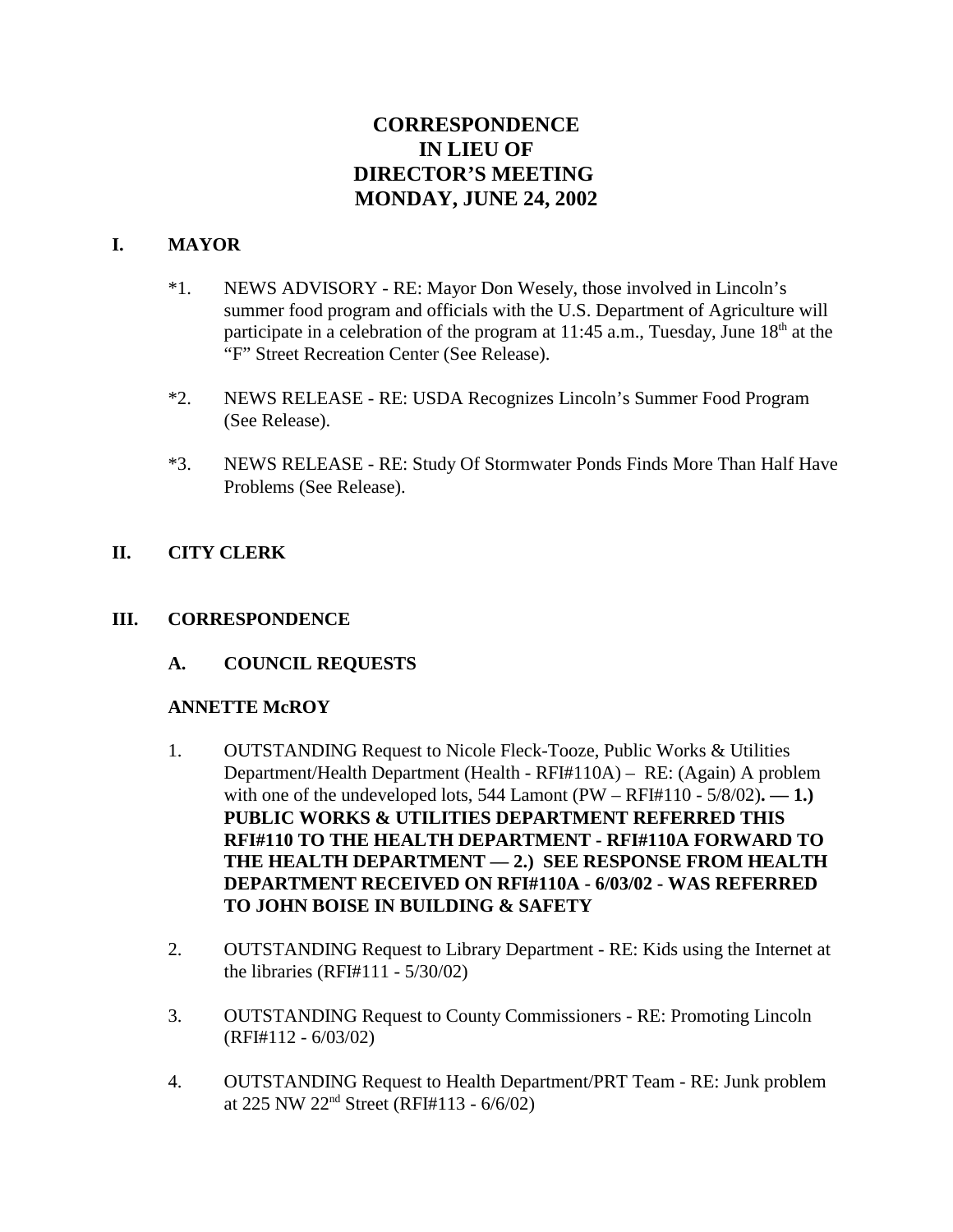#### **TERRY WERNER**

- 1. OUTSTANDING Request to Parks & Recreation Department RE: Woods Park (RFI#59 - 4/30/02). — **1.) SEE RESPONSE FROM LYNN JOHNSON, PARKS & RECREATION DIRECTOR RECEIVED ON RFI#59 - 5/16/02 (FYI=was missed because it was attached to RFI#57 - 5/16/02, which both of these RFI's are in regards to the same issue and from the same constituents, so the response was for both RFI's - I was told on 6/17/02 about it)**
- 2. OUTSTANDING Request to Lynn Johnson, Parks & Recreation Director RE: Bike Path (RFI#60 - 5/22/02)
- 3. Request to Norman Agena, County Assessor RE: Commercial Property Assessments (RFI#61 - 5/22/02). — **1.) SEE RESPONSE FROM NORMAN AGENA, COUNTY ASSESSOR RECEIVED ON RFI#61 - 5/23/02**
- 4. OUTSTANDING Request to Public Works & Utilities Department RE: Public transportation and ease of walking or biking (RFI#62 - 5/22/02)
- 5. OUTSTANDING Request to Ann Harrell, Mayor's Office RE: Employees/ Consultants (RFI#63 - 6/6/02)
- 6. Request to Dana Roper, City Law Department RE: Liquor Licenses/Special Permits (RFI#64 - 6/6/02). — **1.) RESPONSE from Dana Roper, City Attorney - RE: Liquor Licenses/Special Permits received on RFI#64 - 6/13/02 - (listed and response attached to the Director's Addendum for June 17th)**
- 7. Request to Urban Development Department RE: The old Midas Muffler Shop on N. 27th Street - Alpine Village (RFI#65 - 6/10/02). — **1.) SEE RESPONSE FROM ERNIE CASTILLO, URBAN DEVELOPMENT DEPARTMENT RECEIVED ON RFI#65 - 6/18/02**

## **B. DIRECTORS AND DEPARTMENT HEADS**

## **CITIZEN INFORMATION CENTER**

\*1. E-Mail from LaKesia Peoples-Jones - RE: Why is there no information on the Joint Budget Committee, its functions, membership, responsibilities, etc., available? (See E-Mail).

## **FINANCE/BUDGET**

\*1. Inter-Department Communication Memo from Steve Hubka - RE: General Fund – Use of General Fund Balances (See Memo).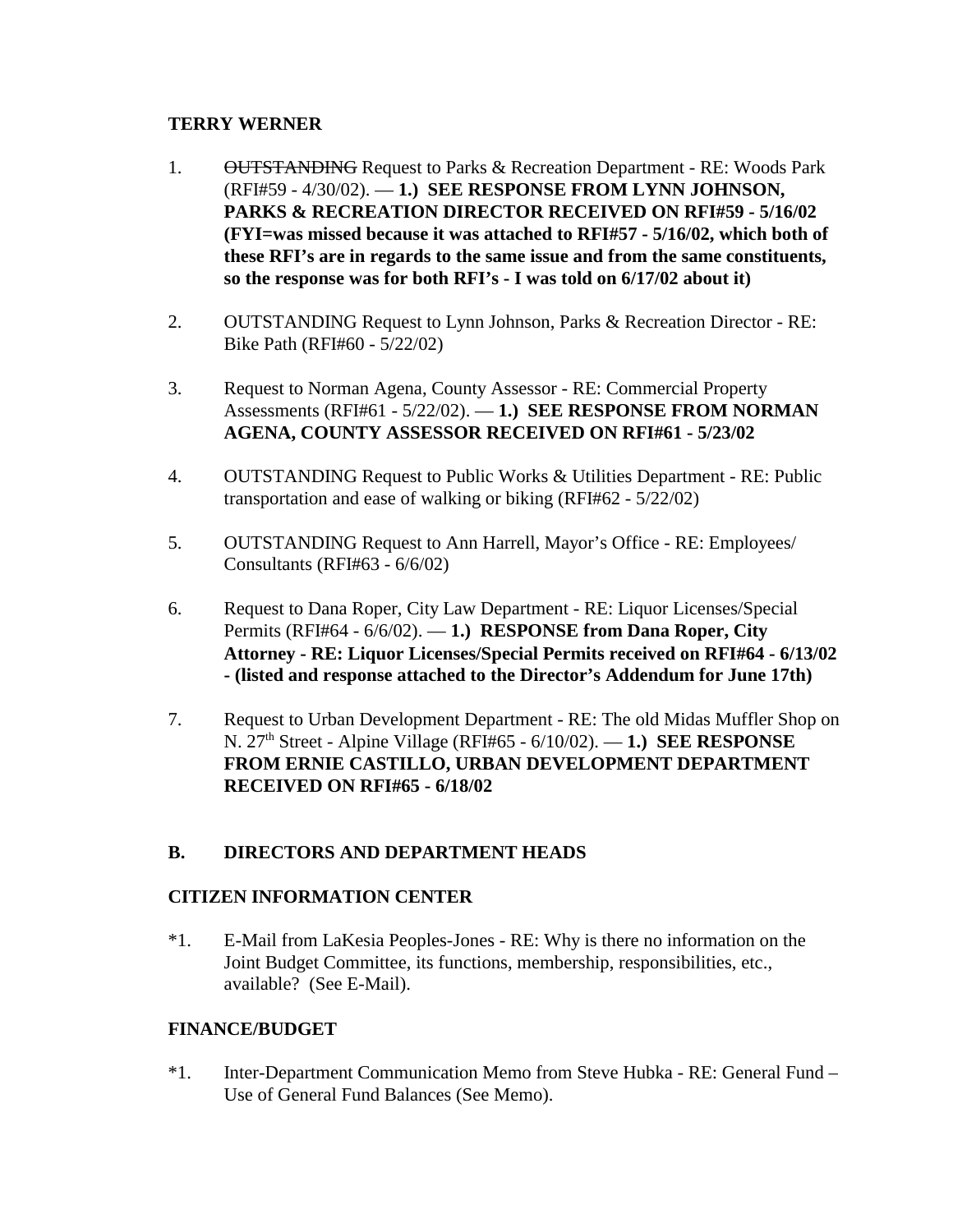#### **FINANCE/CITY TREASURER**

\*1. Material from Don Herz & Melinda J. Jones - RE: Resolution & Finance Department Treasurer Of Lincoln, Nebraska - Investments Purchased Between June 10 and June 14, 2002 (See Material).

## **POLICE DEPARTMENT**

\*1. Report - RE: 2001 Lincoln Police Department Annual Report (Copy of this Report is on file in the City Council Office).

## **PUBLIC WORKS & UTILITIES DEPARTMENT**

- \*1. Response E-Mail from Nicole Fleck-Tooze RE: "O" Street Flowerama Signs (See E-Mail).
- \*2. Response Letter from Roger Figard to Frank C. Sidles, President, Capitol Contractors, Inc. - RE: Your concerns related to the bid price for the construction of the Haymarket Pedestrian Connector bridges (See Letter).

## **REAL ESTATE DIVISION**

\*1. InterOffice Memo from Clinton W. Thomas - RE: Vacation of north-south alley from the south line of M Street to the north line of east-west alley in Block 83, Original Plat of Lincoln (See Memo).

## **C. MISCELLANEOUS**

- \*1. Letter from John Tavlin, Attorney at Law RE: The Snow Removal Ordinance (See Letter).
- \*2. Letter from Kitty Fynbu, President, Irvingdale Neighborhood Association RE: At our meeting last week the board felt that there were two items in the proposed city budget cuts that directly effect our neighborhood and about which we need to express our concerns - Police Resource Officers and about moving the closing time for their neighborhood pool back from 8:00 p.m. to 6:00 p.m. (See Letter).
- \*3. E-Mail from Ann Donovan RE: Opposed to the proposed Ornamental Lighting District in the Woodsdale neighborhood (See E-Mail).